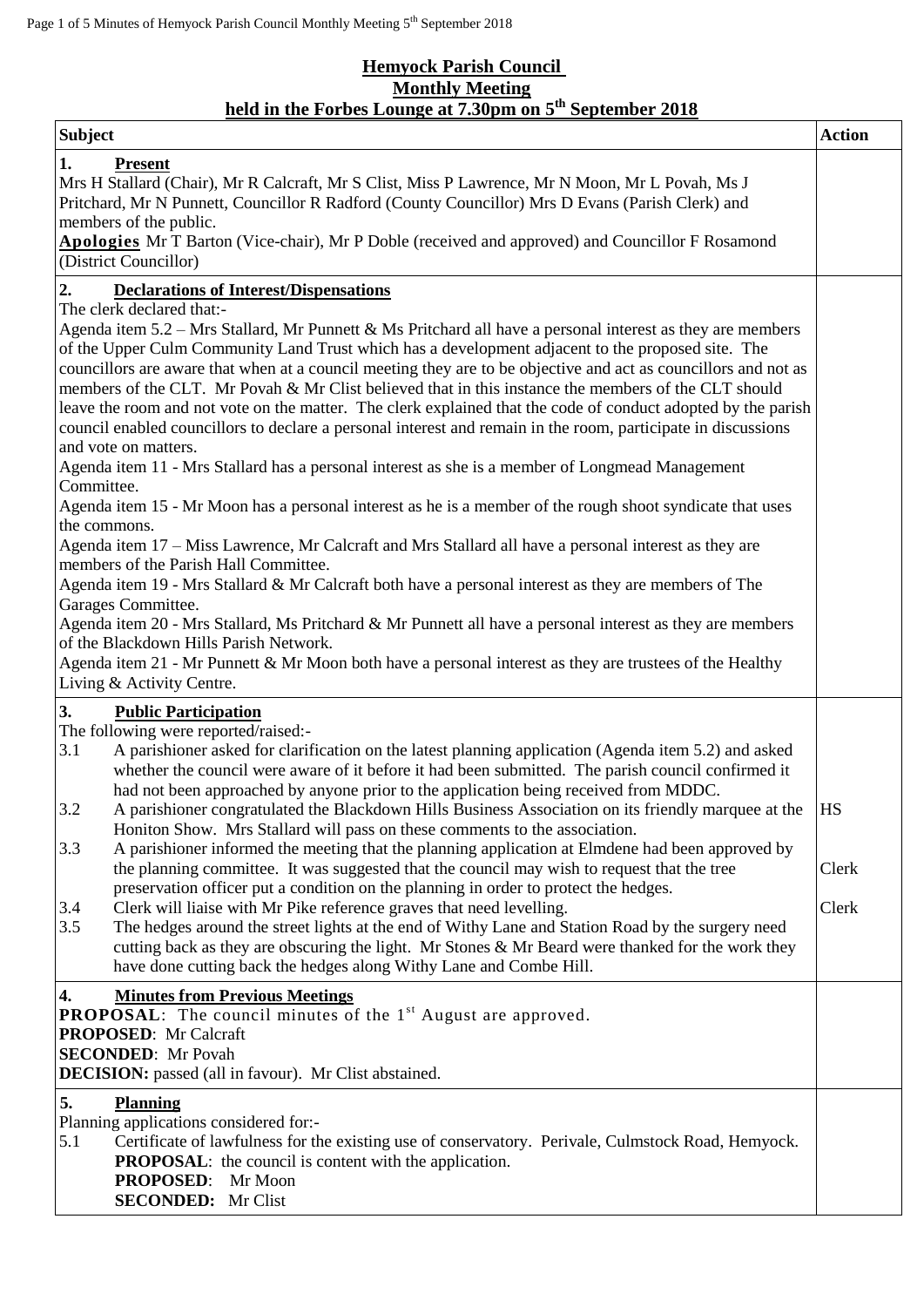| <b>DECISION</b> : passed (all in favour).<br>5.2<br>18/01249/MOUT. Outline for the erection of 30 dwellings and formation of access. Land at NGR<br>313136 113327 South of Culmstock Road, Hemyock.<br>A discussion ensued around the number of houses built in the village since 1970 and the implications for the<br>village of further development:- traffic, school, sewerage. It was noted that this site was a green field site. It<br>was suggested that the harm to the village outweighed any benefit. Clerk was asked to arrange a meeting to<br>discuss this planning application and invite the Campaign for the Protection of Rural England (which has<br>offered its support), the planning officer from BHAONB and the planning officer from MDDC.<br>Permission granted noted for:-<br>5.3<br>18/01041/FULL. Erection of machinery storage building. Culmbridge Farm, Hemyock.<br>5.4<br>18/00356/FULL. Erection of new garage for plot 5 and relocation of store and parking space<br>associated with plot 6 at Harts Yard.<br>18/00525/FULL. Conversion of an agricultural barn into hotel/guesthouse to include relocation of<br>5.5<br>hedgerow. Madford Farm, Hemyock.                                                                                                                                                            | Clerk<br>Clerk |
|--------------------------------------------------------------------------------------------------------------------------------------------------------------------------------------------------------------------------------------------------------------------------------------------------------------------------------------------------------------------------------------------------------------------------------------------------------------------------------------------------------------------------------------------------------------------------------------------------------------------------------------------------------------------------------------------------------------------------------------------------------------------------------------------------------------------------------------------------------------------------------------------------------------------------------------------------------------------------------------------------------------------------------------------------------------------------------------------------------------------------------------------------------------------------------------------------------------------------------------------------------------------------------------------------------------------------------------------------------|----------------|
| 18/01033/PNOU. Madford Farm, Hemyock. Prior notification for the change of use of agricultural<br>5.6<br>building to hotel. Clerk was asked to obtain a full explanation of how an application was granted for<br>a hotel without any kitchen facilities.<br>6.<br><b>County Council Report</b><br>Councillor Radford reported that:-<br>Planning application 18/01249/MOUT will be referred to the planning committee if the planning officer is                                                                                                                                                                                                                                                                                                                                                                                                                                                                                                                                                                                                                                                                                                                                                                                                                                                                                                      |                |
| minded to recommend approval. Budget work at Devon County Council will commence shortly.<br>7.<br><b>Matters Arising</b><br>7.1<br>Street lighting – proposed changes to lighting on High Street on-going.<br>Bridge over river - Highways is responsible for the temporary mend and the bridge engineer has<br>7.2<br>confirmed that works are scheduled to commence in the next two months.                                                                                                                                                                                                                                                                                                                                                                                                                                                                                                                                                                                                                                                                                                                                                                                                                                                                                                                                                          |                |
| 7.3<br>Floodbridge automatic gates - Mr Povah has a meeting arranged on site with a contractor this month<br>and will report back.<br>7.4<br>Turbary – Mr Pike has collected the benches and needs to assemble them and purchase fixings to                                                                                                                                                                                                                                                                                                                                                                                                                                                                                                                                                                                                                                                                                                                                                                                                                                                                                                                                                                                                                                                                                                            | LP<br>$\rm IP$ |
| enable their installation at the Turbary.<br>Re-setting floodbridge stones – Mr Povah has obtained a quote to reset the stones for £100.<br>7.5<br><b>PROPOSAL:</b> the council accepts the quote for £100 to reset the stones.<br><b>PROPOSED:</b> Miss Lawrence                                                                                                                                                                                                                                                                                                                                                                                                                                                                                                                                                                                                                                                                                                                                                                                                                                                                                                                                                                                                                                                                                      | LP             |
| <b>SECONDED:</b> Mr Punnett<br><b>DECISION</b> : passed (all in favour).<br>7.6<br>Pump – Clerk to contact the company which powder coated the pump when it was refurbished to                                                                                                                                                                                                                                                                                                                                                                                                                                                                                                                                                                                                                                                                                                                                                                                                                                                                                                                                                                                                                                                                                                                                                                         | Clerk          |
| enquire about any warranty as some areas of paint are lifting.<br>Notice board - clerk to submit joint application to MDDC with Clayhidon. In the meantime, Mr<br>7.7<br>Punnett and Miss Lawrence have met with Ken White Signs to discuss the design and layout.                                                                                                                                                                                                                                                                                                                                                                                                                                                                                                                                                                                                                                                                                                                                                                                                                                                                                                                                                                                                                                                                                     | Clerk          |
| 8.<br><b>District Council Report</b><br>Councillor Frank Rosamond sent the following report:-<br>Activity is beginning to be more evident after the summer break.<br>The Cabinet recently considered-<br>Cullompton Town Centre Relief Road Options with a view to agreeing to go out for public consultation<br>$\bullet$<br>over route options for a town centre relief road. 3 route options are identified for consultation but could<br>be subject to change. it is anticipated that the majority of the cost of the road would be funded by the<br>Housing Delivery Fund<br>Establishing public consultation for a Review of the Blackdown Hills AONB Management Plan in<br>٠<br>association with other stakeholders/District Councils. The Plan should reflect changing needs such as the<br>Government's 25 Year Environment Plan including the review of National Parks and AONBs.<br>Culm Garden Village - to consider Governance, decision-making and to update on progress of the<br>$\bullet$<br>project<br>Freedom of Information Policy is to be updated, having been extended by judgements in the courts and<br>$\bullet$<br>the Information Commissioner. Currently it costs MDDC in the region of £30,000 to offer the service<br>normally free of charge to provide access to any of the recorded information held by the Council. |                |
| 9.<br><b>Finance</b><br>9.1<br>Income and expenditure and bank reconciliation<br><b>INCOME</b>                                                                                                                                                                                                                                                                                                                                                                                                                                                                                                                                                                                                                                                                                                                                                                                                                                                                                                                                                                                                                                                                                                                                                                                                                                                         |                |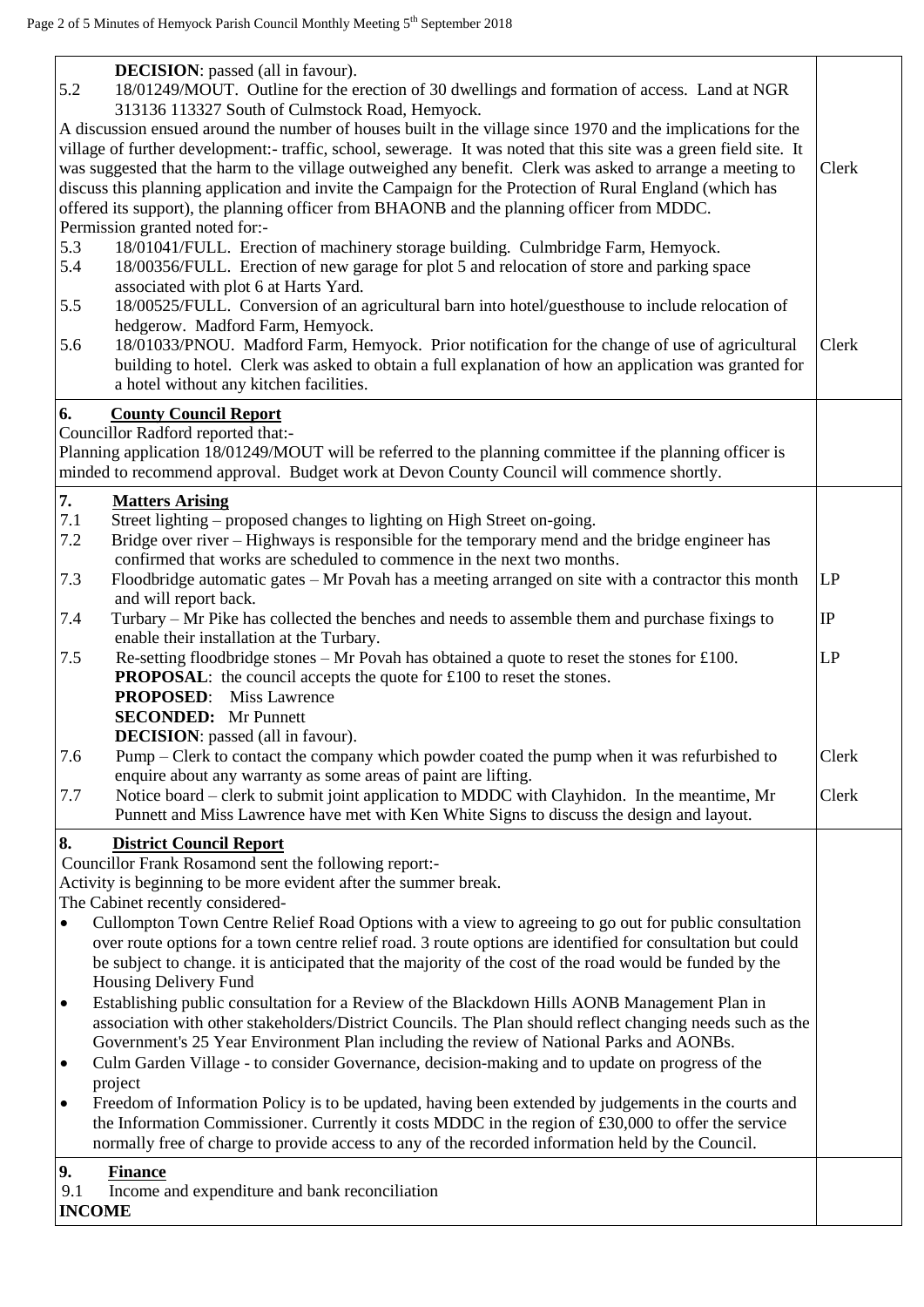|                                                                                                              | Redwoods<br>150.00<br>1.                   |                                                                               |  |                                                                                                                                                                                                                    |  |       |
|--------------------------------------------------------------------------------------------------------------|--------------------------------------------|-------------------------------------------------------------------------------|--|--------------------------------------------------------------------------------------------------------------------------------------------------------------------------------------------------------------------|--|-------|
| 2.                                                                                                           | <b>Crescent Funeral Services</b><br>850.00 |                                                                               |  |                                                                                                                                                                                                                    |  |       |
| HP printer deal<br>3.<br>60.00                                                                               |                                            |                                                                               |  |                                                                                                                                                                                                                    |  |       |
| <b>EXPENDITURE</b>                                                                                           |                                            |                                                                               |  |                                                                                                                                                                                                                    |  |       |
| 1.                                                                                                           | 761.79                                     | D Evans                                                                       |  | Clerk's wages and expenses                                                                                                                                                                                         |  |       |
| 2.                                                                                                           | 24.80                                      | Hemyock Parish Hall                                                           |  | Room hire                                                                                                                                                                                                          |  |       |
| 3.                                                                                                           | 411.20                                     | I Pike                                                                        |  | Village $&$ cemetery maintenance $&$ grass cutting.                                                                                                                                                                |  |       |
| 4.                                                                                                           | 3,416.07                                   | Came & Company                                                                |  | Insurance premium                                                                                                                                                                                                  |  |       |
| 5.                                                                                                           | 155.00                                     | R Calcraft                                                                    |  | Grass cutting $(Jun - Aug)$                                                                                                                                                                                        |  |       |
| 6.                                                                                                           | 90.00                                      | R Taylor                                                                      |  | Footbridge & BMX maintenance                                                                                                                                                                                       |  |       |
| 7.                                                                                                           | 7,797.60                                   | <b>TLS</b>                                                                    |  | <b>BHLAC</b> front doors                                                                                                                                                                                           |  |       |
| 8.                                                                                                           | 231.000                                    | <b>MDDC</b>                                                                   |  | Planning fee - BHLAC windows and doors                                                                                                                                                                             |  |       |
|                                                                                                              |                                            | <b>BANK RECONCILIATION</b>                                                    |  |                                                                                                                                                                                                                    |  |       |
|                                                                                                              | HSBC Community a/c                         |                                                                               |  | 18,976.41                                                                                                                                                                                                          |  |       |
| <b>HSBC</b> Deposit                                                                                          |                                            |                                                                               |  | 75,063.74                                                                                                                                                                                                          |  |       |
| HSBC P3                                                                                                      |                                            |                                                                               |  | 0.04                                                                                                                                                                                                               |  |       |
|                                                                                                              | <b>HSBC</b> Longmead                       |                                                                               |  | 1.27                                                                                                                                                                                                               |  |       |
|                                                                                                              | Unity Trust Bank current                   |                                                                               |  | 18.00                                                                                                                                                                                                              |  |       |
|                                                                                                              | Unity Trust Bank deposit                   |                                                                               |  | 47,420.51                                                                                                                                                                                                          |  |       |
|                                                                                                              | <b>Unity Trust Bank GF</b>                 |                                                                               |  | 705.43                                                                                                                                                                                                             |  |       |
|                                                                                                              | Unity Trust Bank P3                        |                                                                               |  | 2,174.86                                                                                                                                                                                                           |  |       |
|                                                                                                              | Nationwide Bond                            |                                                                               |  | 85,491.74                                                                                                                                                                                                          |  |       |
|                                                                                                              | <b>United Trust Bank</b>                   |                                                                               |  | 75,900.00                                                                                                                                                                                                          |  |       |
| <b>Total</b>                                                                                                 |                                            |                                                                               |  | 305,752.00                                                                                                                                                                                                         |  |       |
| <b>PROPOSED:</b><br><b>SECONDED:</b> Mr Moon                                                                 |                                            | <b>Miss Lawrence</b><br>DECISION: passed (all in favour). Mr Clist abstained. |  | <b>PROPOSAL:</b> that the income is agreed and the above cheques/payments are paid/agreed.                                                                                                                         |  |       |
| 10.<br>The clerk reported that:-                                                                             | <b>Clerk Update</b>                        |                                                                               |  |                                                                                                                                                                                                                    |  |       |
| 10.1                                                                                                         |                                            |                                                                               |  | Westward Housing was contacted about the state of Old School Court and it has visited the site                                                                                                                     |  |       |
|                                                                                                              |                                            | several times since being contacted.                                          |  |                                                                                                                                                                                                                    |  |       |
| 10.2                                                                                                         |                                            | Both street lights in the car park are now working.                           |  |                                                                                                                                                                                                                    |  |       |
| 10.3                                                                                                         |                                            |                                                                               |  | Clerk to arrange a meeting on 28 <sup>th</sup> September at 9.30am with the parish council, BHLAC and                                                                                                              |  | Clerk |
|                                                                                                              |                                            | NuVision Energy to discuss potential energy saving ideas.                     |  |                                                                                                                                                                                                                    |  |       |
| 10.4                                                                                                         |                                            |                                                                               |  | A public meeting has been arranged with Summerfield on Wednesday $12th$ September in Forbes<br>Lounge at 7.30pm to discuss the potential development of Culmbridge Farm.                                           |  |       |
| 11.                                                                                                          | Longmead                                   |                                                                               |  |                                                                                                                                                                                                                    |  |       |
|                                                                                                              |                                            |                                                                               |  | Clerk asked to chase Mr Brooke to obtain a likely date for when the bridge at top end of football pitches will                                                                                                     |  | Clerk |
| be mended.                                                                                                   |                                            |                                                                               |  |                                                                                                                                                                                                                    |  |       |
|                                                                                                              |                                            |                                                                               |  | It was reported to Ms Pritchard (as secretary of Longmead Management Group) that there are many brambles                                                                                                           |  | JP    |
|                                                                                                              |                                            |                                                                               |  | that need attention in the environmental area, cars are speeding (ignoring the 'children beware' signs) while<br>football training is underway, and weeds are growing out of the block paving around the pavilion. |  |       |
|                                                                                                              |                                            |                                                                               |  | Ms Pritchard informed the council that she had an invoice for maintenance works at Longmead. It became                                                                                                             |  |       |
|                                                                                                              |                                            |                                                                               |  | apparent that Longmead Management Group's understanding of the new agreement between the council and                                                                                                               |  |       |
|                                                                                                              |                                            |                                                                               |  | Longmead was different to that of the council's. Whilst the parish council is financially responsible for items                                                                                                    |  |       |
| on list B, it expects Longmead Management Group to refer any expenditure for approval before it is incurred. |                                            |                                                                               |  |                                                                                                                                                                                                                    |  |       |
| Clerk will liaise with Ms Pritchard to resolve.                                                              |                                            |                                                                               |  |                                                                                                                                                                                                                    |  | Clerk |
| 12.                                                                                                          | <b>Highways</b>                            |                                                                               |  |                                                                                                                                                                                                                    |  |       |

 $\overline{\phantom{a}}$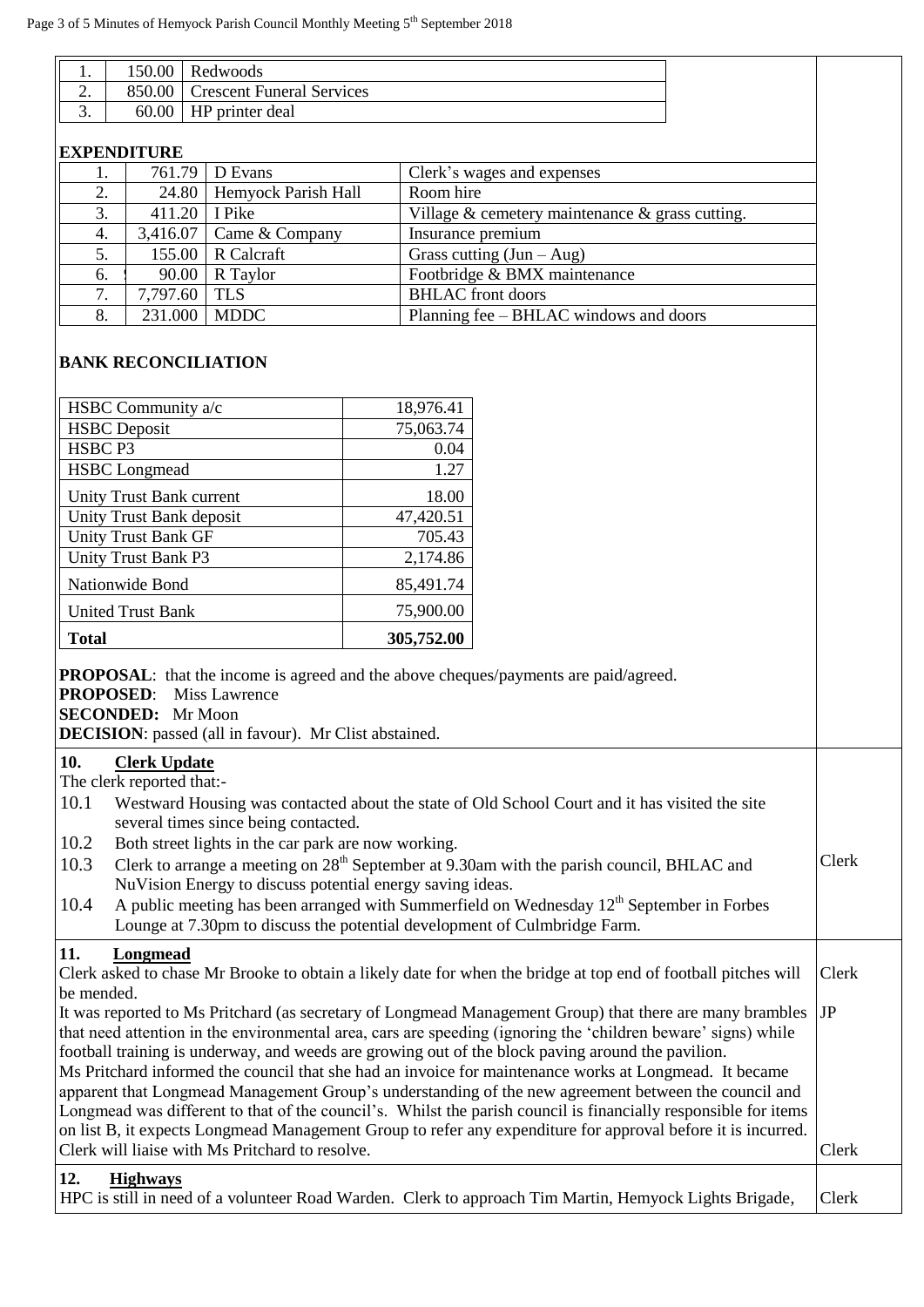| for a volunteer as this group will need a trained chapter 8 person for its parade.                                                                                                                                                                                                                                                                                                                                                                                                                                                                                                                                                                                                                                                                                                                                                                                                                    |             |
|-------------------------------------------------------------------------------------------------------------------------------------------------------------------------------------------------------------------------------------------------------------------------------------------------------------------------------------------------------------------------------------------------------------------------------------------------------------------------------------------------------------------------------------------------------------------------------------------------------------------------------------------------------------------------------------------------------------------------------------------------------------------------------------------------------------------------------------------------------------------------------------------------------|-------------|
| 13.<br><b>Cemetery</b><br>Clerk to meet with Mr Pike to discuss memorials that need attention from stonemason.                                                                                                                                                                                                                                                                                                                                                                                                                                                                                                                                                                                                                                                                                                                                                                                        | Clerk       |
| 14.<br>Footpaths<br>Nothing to report.                                                                                                                                                                                                                                                                                                                                                                                                                                                                                                                                                                                                                                                                                                                                                                                                                                                                |             |
| 15.<br><b>Commons Management Group (CMG)</b><br>The clerk was thanked for her support in dealing with latest correspondence. The gun club thanked the<br>council for its continued support.                                                                                                                                                                                                                                                                                                                                                                                                                                                                                                                                                                                                                                                                                                           |             |
| 16.<br><b>Village Maintenance</b><br>Nothing to report.                                                                                                                                                                                                                                                                                                                                                                                                                                                                                                                                                                                                                                                                                                                                                                                                                                               |             |
| 17.<br><b>Public Conveniences</b><br>Cleaner for toilets.<br><b>PROPOSAL:</b> Mrs Stallard, Mr Barton & Mr Calcraft will form an interview panel and will contact the<br>applicants and arrange interviews and recruit a cleaner. They will also arrange for the necessary supplies and<br>equipment to be purchased.<br><b>PROPOSED:</b> Miss Lawrence<br><b>SECONDED:</b> Mr Punnett<br><b>DECISION</b> : passed (all in favour).                                                                                                                                                                                                                                                                                                                                                                                                                                                                   | HS/RC/TB    |
| Clerk to remind MDDC to repaint the lines urgently (to the exact pattern as previously – including hatched<br>area in front of defibrillator)                                                                                                                                                                                                                                                                                                                                                                                                                                                                                                                                                                                                                                                                                                                                                         | Clerk       |
| 18.<br><b>Car Park</b><br>Mr Punnett to provide clerk with copy of emails detailing the water leak that occurred in the car park when<br>the new pavement was installed.                                                                                                                                                                                                                                                                                                                                                                                                                                                                                                                                                                                                                                                                                                                              | <b>NP</b>   |
| 19.<br><b>Garages Youth Project</b><br>Clerk to ask Mr Brooke when he plans to mend the guttering.                                                                                                                                                                                                                                                                                                                                                                                                                                                                                                                                                                                                                                                                                                                                                                                                    | Clerk       |
| 20.<br><b>Blackdown Hills Parish Network</b><br>Nothing to report.                                                                                                                                                                                                                                                                                                                                                                                                                                                                                                                                                                                                                                                                                                                                                                                                                                    |             |
| 21.<br><b>Blackdown Healthy Living &amp; Activities Centre</b><br>The council had previously approved expenditure of £26,961.60 for replacement windows $\&$ doors.<br>However, this figure had been calculated incorrectly. After an adjustment for some unwanted doors the new<br>figure is £26,654 plus a planning fee of £231 giving a new total expenditure, net of VAT of £26,885.00.<br><b>PROPOSAL:</b> the new figure of £26,885 is accepted.<br><b>PROPOSED:</b> Mr Povah<br><b>SECONDED:</b> Ms Pritchard<br><b>DECISION</b> : passed (all in favour).<br>Mr Povah asked that it was minuted that he did not approve of the Anglian quotation but did accept that the<br>new figures were correct.<br>Mr Povah will review the fire regulations reference fire exits for consulting rooms.<br>Mr Povah will attempt to get three quotations to install wind barriers underneath the BHLAC. | LP<br>LP    |
| 22.<br><b>Asset Management</b><br>Mr Povah & Miss Lawrence have commenced surveying the assets.<br>Mr Povah will provide clerk with necessary information to add the parish store to the insurance.<br>Mr Clist left the meeting                                                                                                                                                                                                                                                                                                                                                                                                                                                                                                                                                                                                                                                                      | LP/PL<br>LP |
| 23.<br>Correspondence<br>23.1<br>Email from Crediton Town council reference MDDC's potential sale of Crediton Council office<br>building.<br><b>PROPOSAL:</b> the parish council supports Crediton Town Councils bid to purchase the council office<br>building in order to maintain the community services it provides from the building.<br><b>PROPOSED:</b> Mrs Stallard<br><b>SECONDED:</b> Miss Lawrence<br><b>DECISION</b> : passed (all in favour).<br>Email from parishioner reference newsletter and missing part of parish from map in Hemyock<br>23.2                                                                                                                                                                                                                                                                                                                                      |             |